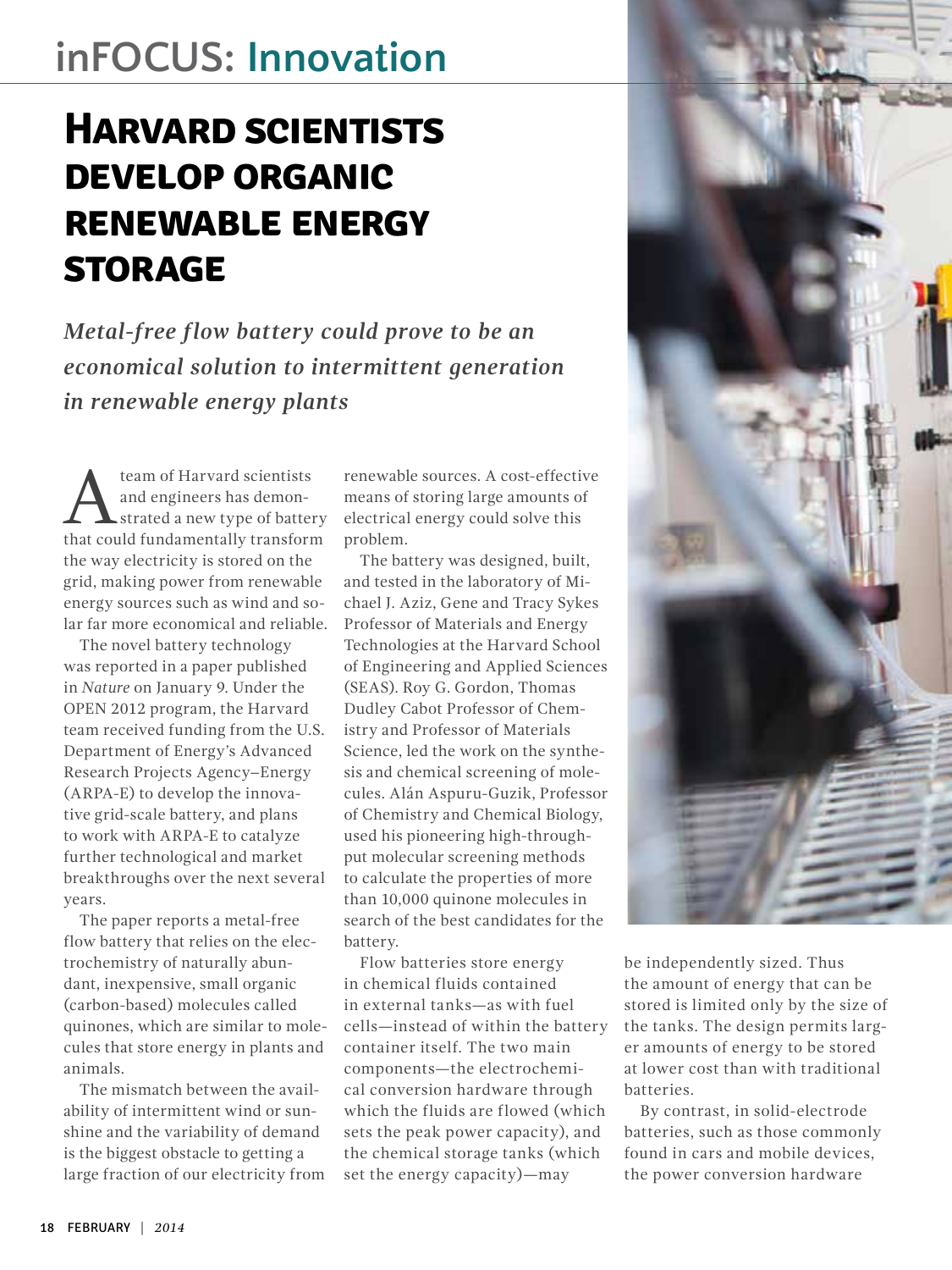

and energy capacity are packaged together in one unit and cannot be decoupled. Consequently they can maintain peak discharge power for less than an hour before being drained, and are therefore ill-suited to store intermittent renewables.

"Our studies indicate that one to two days' worth of storage is required for making solar and

wind dispatchable through the electrical grid," said Aziz.

To store 50 hours of energy from a 1 MW wind turbine (50 MWh), for example, a possible solution would be to buy traditional batteries with 50 MWh of energy storage, but they'd come with 50 MW of power capacity. Paying for 50 MW of power capacity when only 1 MW is necessary makes little economic sense.

## ALSO IN THIS SECTION:

- 24 **Conversation** AWS Truepower
- 26 **Profile** Renewable NRG Systems
- 30 NWTC boosts drivetrain testing capabilities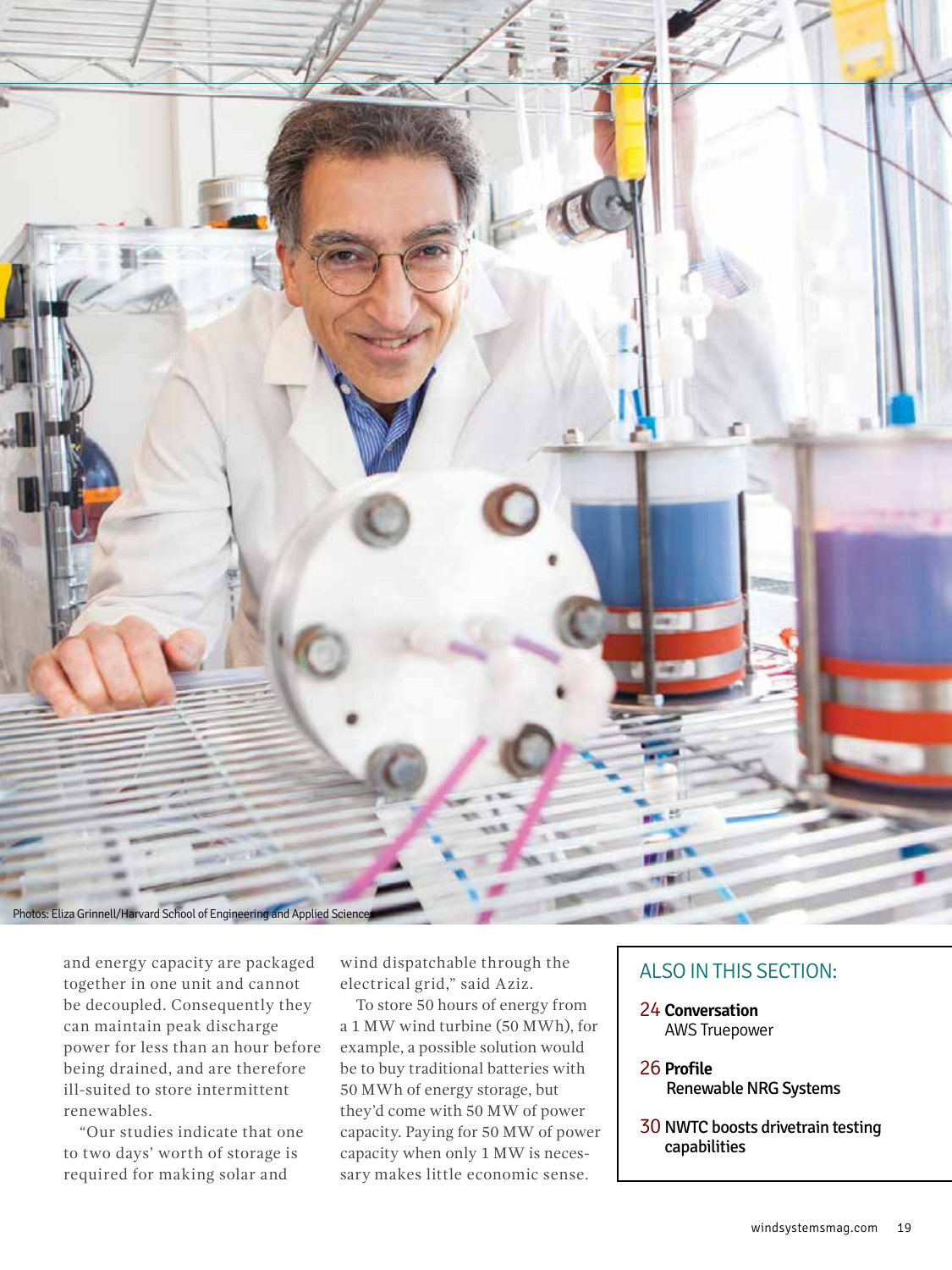## **Harvard scientists develop organic renewable energy storage**



**Michael J. Aziz (pictured) and others at Harvard University have developed a metal-free flow battery that relies on the electrochemistry of naturally abundant, small organic molecules to store electricity generated from renewable, intermittent energy sources.** 

For this reason, a growing number of engineers have focused their attention on flow battery technology. But until now, flow batteries have relied on chemicals that are expensive or difficult to maintain, driving up the energy storage costs.

The active components of electrolytes in most flow batteries have been metals. Vanadium is used in the most commercially advanced flow battery technology now in development, but its cost sets a rather high floor on the cost per kWh at any scale. Other flow batteries contain precious metal electrocatalysts such as the platinum used in fuel cells.

The new flow battery developed by the Harvard team already performs as well as vanadium flow batteries, with chemicals that are significantly less expensive, and with no precious metal electrocatalyst.

"The whole world of electricity storage has been using metal ions in various charge states but there is a limited number that you can put into solution and use to store energy, and none of them can economically store massive amounts of renewable energy," Gordon said. "With organic molecules, we introduce a vast new set of possibilities. Some of them will be terrible and some will be really good. With these quinones we have the first ones that look really good."

Aspuru-Guzik noted that the project is very well aligned with the White House Materials Genome Initiative. "This project illustrates what the synergy of high-throughput quantum chemistry and experimental insight can do," he said. "In a very quick time period, our team honed in to the right molecule. Computational screening, together with experimentation, can lead to discovery of new materials in many application domains."

Quinones are abundant in crude oil as well as in green plants. The molecule that the Harvard team used in its first quinone-based flow battery is almost identical to one found in rhubarb. The quinones are dissolved in water, which prevents them from catching fire.

To back up a commercial wind turbine, a large storage tank would be needed, possibly located in a below-grade basement, said co-lead author Michael Marshak, a postdoctoral fellow at SEAS and in the Department of Chemistry and Chemical Biology. Or if you had a whole field of turbines or large solar farm, you could imagine a few very large storage tanks.

The same technology could also have applications at the consumer level, Marshak said. "Imagine a device the size of a home heating oil tank sitting in your basement. It would store a day's worth of sunshine from the solar panels on the roof of your house, potentially providing enough to power your household from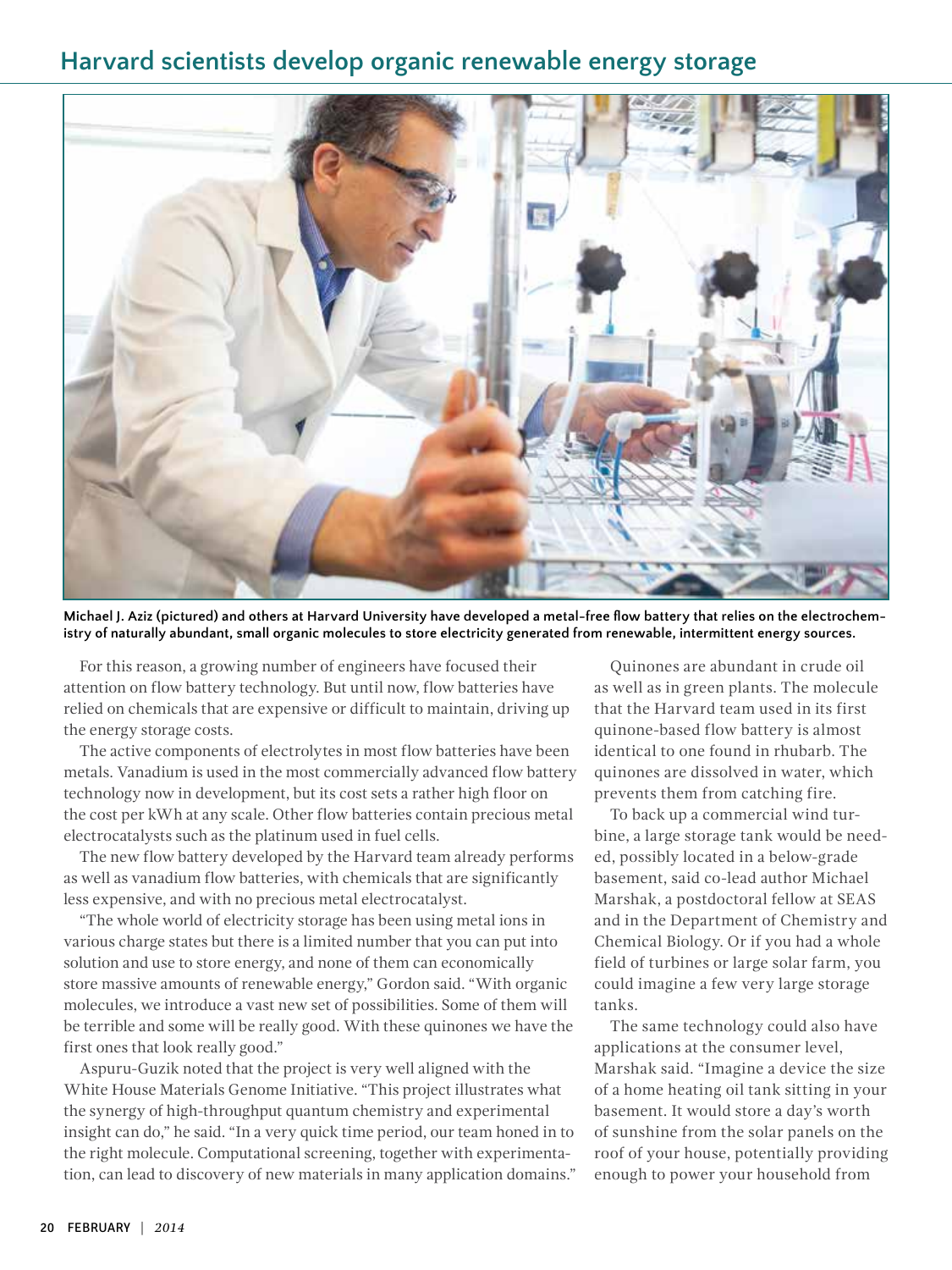late afternoon, through the night, into the next morning, without burning any fossil fuels."

"The Harvard team's results published in Nature demonstrate an early, yet important technical achievement that could be critical in furthering the development of grid-scale batteries," said ARPA-E program director John Lemmon. "The project team's result is an excellent example of how a small amount of catalytic funding from ARPA-E can help build the foundation to hopefully turn scientific discoveries into low-cost, early-stage energy technologies."

Team leader Aziz said the next steps in the project will be to further test and optimize the system that has been demonstrated on the bench top and bring it toward a commercial scale. "So far, we've seen no sign of degradation after more than 100 cycles, but commercial applications require thousands of cycles," he said. He also expects to achieve significant improvements in the underlying chemistry of the battery system. "I think the chemistry we have right now might be the best that's out there for stationary storage and quite possibly cheap enough to make it in the marketplace," he said. "But we have ideas that could lead to huge improvements."

By the end of the three-year development period, Connecticut-based Sustainable Innovations, LLC, a collaborator on the project, expects to deploy demonstration versions of the organic flow battery contained in a unit the size of a horse trailer. The portable, scaled-up storage system could be hooked up to solar panels on the roof of a commercial building, and electricity from the solar panels could either directly supply the needs of the building or go into storage and come out of storage when there's a need. Sustainable Innovations anticipates playing a key role in the product's commercialization by leveraging its ultra-low cost electrochemical cell design and system architecture already under development for energy storage applications.

"You could theoretically put this on any node on the grid," Aziz said. "If the market price fluctuates enough, you could put a storage device there and buy electricity to store it when the price is low and then sell it back when the price is high. In addition, you might be able to avoid the permitting and gas supply problems of having to build a gas-fired power plant just to meet the occasional needs of a growing peak demand."